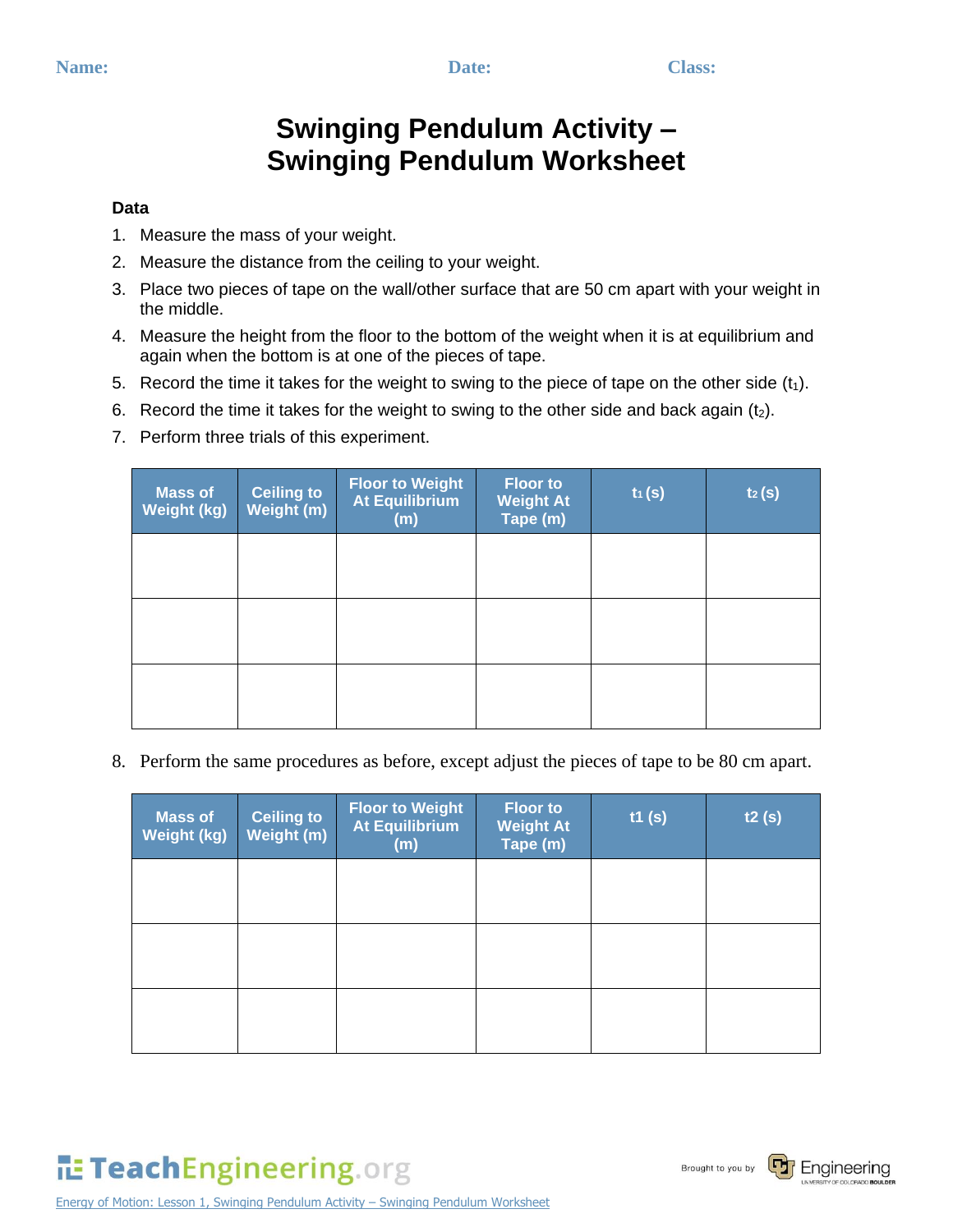#### **Calculations and Results**

1. Subtract  $t_2$  from  $t_1$  and calculate the average value for both set of trials.

# **Tape Separation: 50 cm**

# **Tape Separation: 80 cm**

| $t_2 - t_1$ (s) | $t_2 - t_1$ (s) |
|-----------------|-----------------|
|                 |                 |
|                 |                 |
|                 |                 |
| Avg:            | Avg:            |

2. Calculate the Potential Energy (PE) of the weight at the initial piece of tape for the two different tape separation values.

3. Calculate the Kinetic Energy (KE) and theoretical velocity of the weight at the bottom of its swing for the two tape separation values.



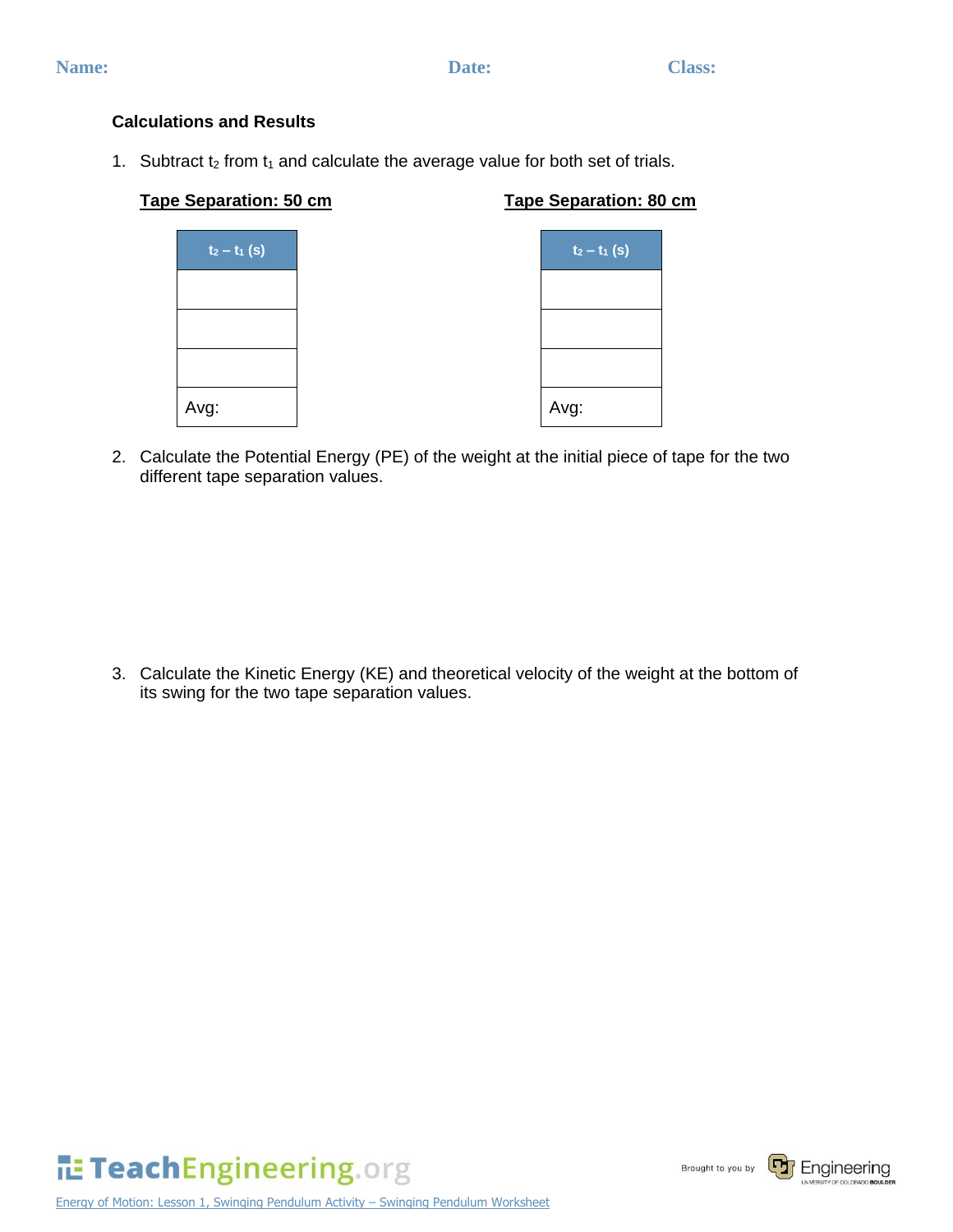- **Name:** Class: Class: Class: Class: Class: Class: Class: Class: Class: Class: Class: Class: Class: Class: Class: Class: Class: Class: Class: Class: Class: Class: Class: Class: Class: Class: Class: Class: Class: Class: Clas
	- 4. Calculate the measured velocity of the weight and compare it with the theoretical velocity by using percent error.

# **Tape Separation: 50 cm**

| <b>Potential Energy</b> | <b>Kinetic Energy</b> | <b>Theoretical</b>    | <b>Measured</b>       | <b>Percent Error</b> |
|-------------------------|-----------------------|-----------------------|-----------------------|----------------------|
| (Joules)                | (Joules)              | <b>Velocity (m/s)</b> | <b>Velocity (m/s)</b> |                      |
|                         |                       |                       |                       |                      |

### **Tape Separation: 80 cm**

| <b>Potential Energy</b> | <b>Kinetic Energy</b> | <b>Theoretical</b>    | <b>Measured</b>       | <b>Percent Error</b> |
|-------------------------|-----------------------|-----------------------|-----------------------|----------------------|
| (Joules)                | (Joules)              | <b>Velocity (m/s)</b> | <b>Velocity (m/s)</b> |                      |
|                         |                       |                       |                       |                      |

5. Calculate the Theoretical period of the pendulum. Why do you only have to perform this calculation once and not for both of sets of trials.

\_\_\_\_\_\_\_\_\_\_\_\_\_\_\_\_\_\_\_\_\_\_\_\_\_\_\_\_\_\_\_\_\_\_\_\_\_\_\_\_\_\_\_\_\_\_\_\_\_\_\_\_\_\_\_\_\_\_\_\_\_\_\_\_\_\_\_\_\_\_

\_\_\_\_\_\_\_\_\_\_\_\_\_\_\_\_\_\_\_\_\_\_\_\_\_\_\_\_\_\_\_\_\_\_\_\_\_\_\_\_\_\_\_\_\_\_\_\_\_\_\_\_\_\_\_\_\_\_\_\_\_\_\_\_\_\_\_\_\_\_

\_\_\_\_\_\_\_\_\_\_\_\_\_\_\_\_\_\_\_\_\_\_\_\_\_\_\_\_\_\_\_\_\_\_\_\_\_\_\_\_\_\_\_\_\_\_\_\_\_\_\_\_\_\_\_\_\_\_\_\_\_\_\_\_\_\_\_\_\_\_

TeachEngineering.org

 $\overline{\phantom{a}}$ 

Brought to you by



Energy of Motion: Lesson 1, Swinging Pendulum Activity – Swinging Pendulum Worksheet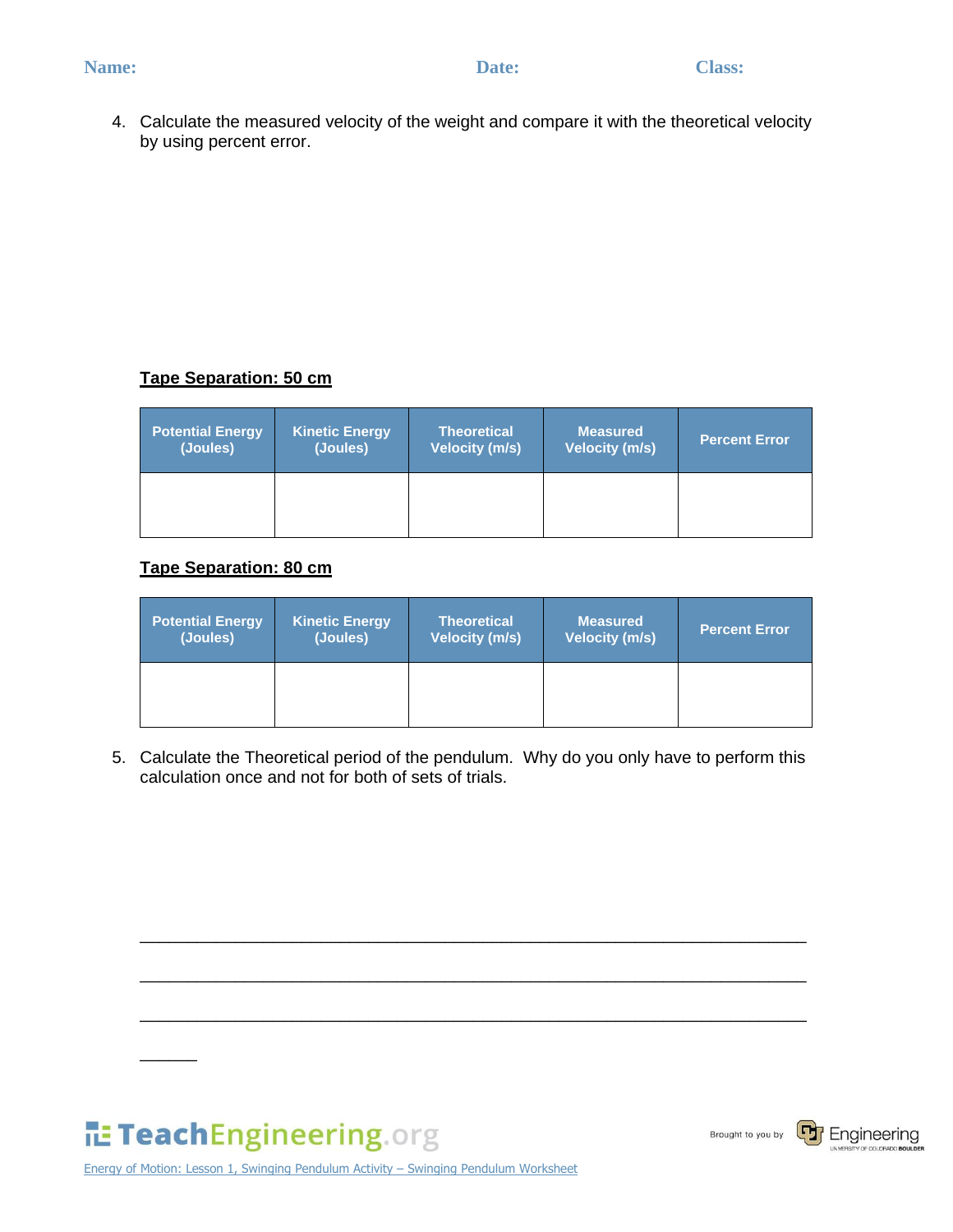6. What was the measured period for each set of trials and what was the percent error for each case?

| <b>Theoretical</b> | <b>Measured Period Measured Period</b> | $-2nd$ set (s) | <b>Percent Error-</b> | <b>Percent Error-</b> |
|--------------------|----------------------------------------|----------------|-----------------------|-----------------------|
| Period (s)         | $-1st$ set (s)                         |                | 1st set               | 2nd set               |
|                    |                                        |                |                       |                       |

## **Further Learning**

7. Account for the percent error between your measured periods and your theoretical periods.

\_\_\_\_\_\_\_\_\_\_\_\_\_\_\_\_\_\_\_\_\_\_\_\_\_\_\_\_\_\_\_\_\_\_\_\_\_\_\_\_\_\_\_\_\_\_\_\_\_\_\_\_\_\_\_\_\_\_\_\_\_\_\_\_\_\_\_



8. Calculate how long you would have to make a pendulum so that it would have a period of one second.

TeachEngineering.org Energy of Motion: Lesson 1, Swinging Pendulum Activity – Swinging Pendulum Worksheet